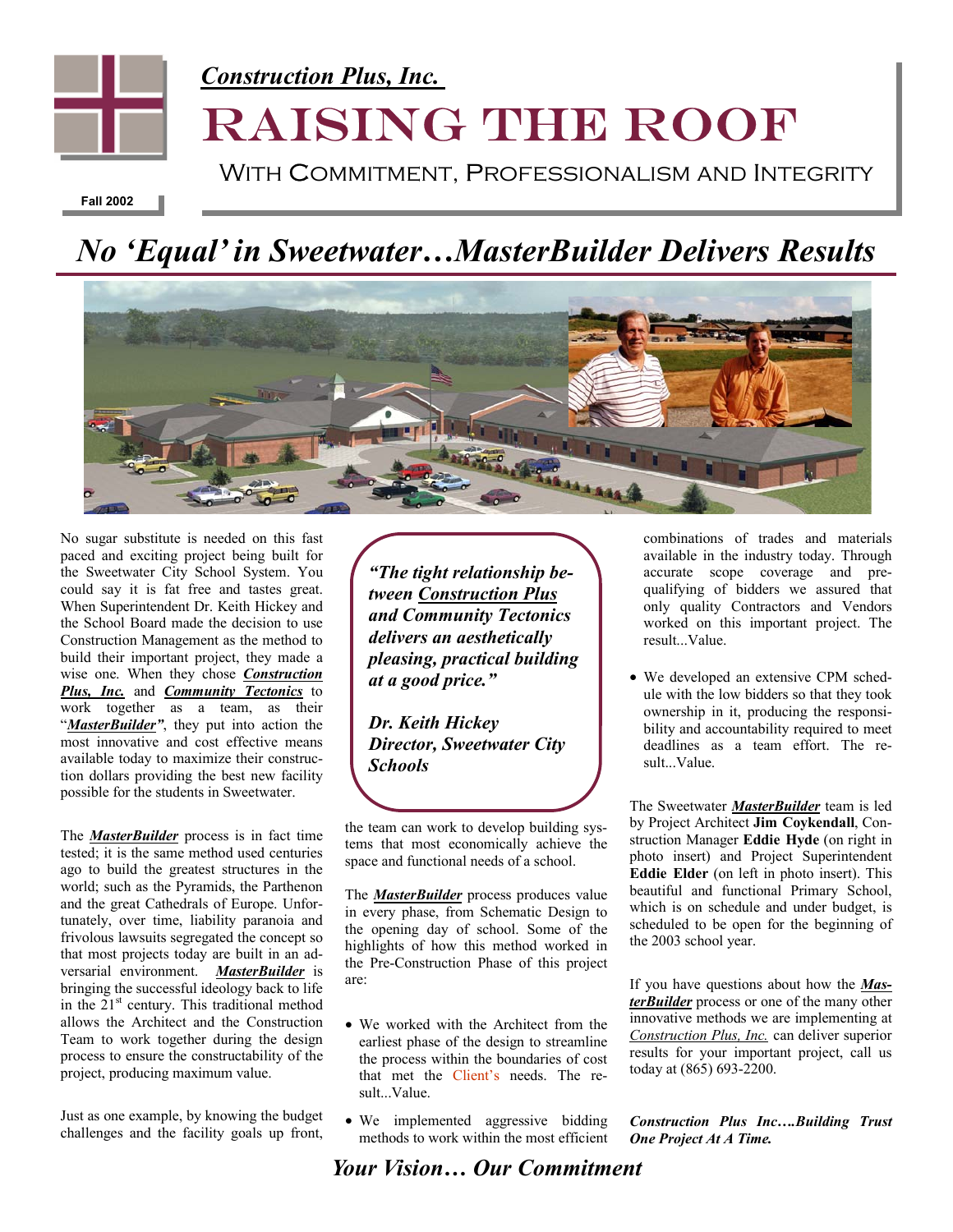

## *Greene Co. Schools On Schedule & Under Budget*

**Fall 2002**  Page 2

Mosheim Middle School (below) and Chuckey-Doak High School (right) are both scheduled to be completed in the Fall of 2003.

The *MasterBuilder* Team is led by Project Architect **Chris Ogle**, Construction Manager **Mark Ammons** and Project Superintendent **John Kitts**.





*Dr. Parkins, Construction Plus and Community Tectonics have done a great job of finding a way to build the facilities we need at the price we can afford. The MasterBuilder concept delivered for the students of Greene County.* 

*Ms. Lena Ensor, Chairman, Greene Co. School Board* 

#### *SECOND ANNUAL CHARLIE TANGO AWARDS ANNOUNCED*

The Charlie Tango Award is given in recognition of outstanding performance and dedi-



cation to the values upon which *Construction Plus, Inc.* is founded. This years recipients (as they are shown left to right) are, **Martin Cooper, Jim Coykendall, Eddie Hyde and Bill Vinson.** A committee selects the recipients based upon nominations from their fellow team members. The award is named in honor of **Claude T. Loy**.

We are honored to acknowledge these team members as outstanding contributors and we salute their commitment to our mission and our clients' visions!



#### *CPI Sponsors T.O.S.S. "Summer Hummer" Tournament*

*CPI* was a major sponsor of the annual T.O.S.S. Summer Hummer Golf Tournament held outside of Nashville in September. *CPI* is proud to be a Platinum level affiliate of the T.S.B.A. as well as a supporter of this T.O.S.S. associated event.



On the left, **Mike Anderson**, Superintendent of Maryville City Schools, receives a *CPI* door prize. On the right, **Joe Helms**, Monroe County School Superintendent, prepares to get his team out of a tough spot!

![](_page_1_Picture_19.jpeg)

![](_page_1_Picture_20.jpeg)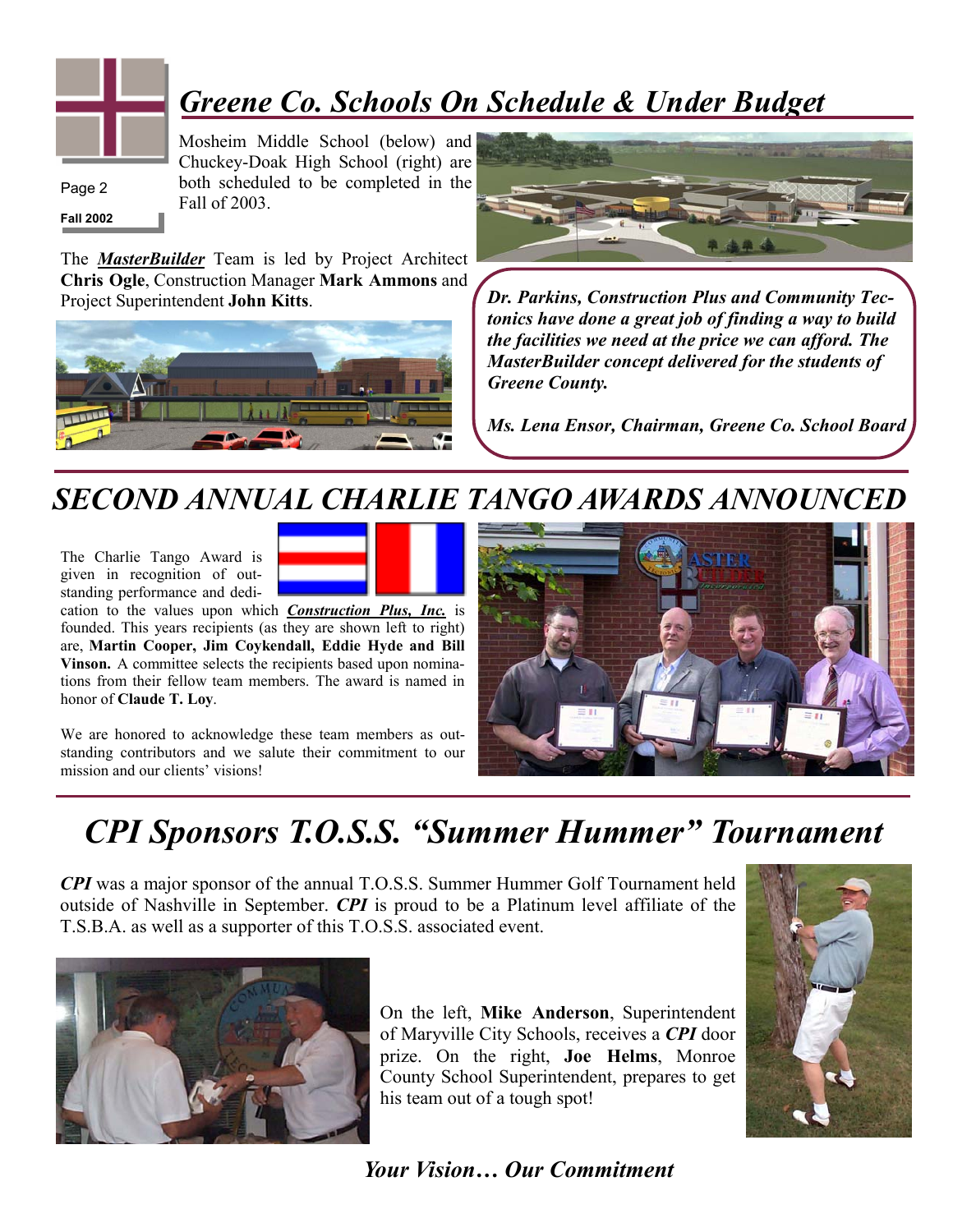## **CONSTRUCTION TODAY** *Design-Build, What makes it work...What makes it fail?*

![](_page_2_Picture_1.jpeg)

**Fall 2002**  Page 3

![](_page_2_Picture_2.jpeg)

Design-Build is a term that has been flying around the Construction industry for decades. As someone in need of Construction services and considering this method you most likely will ask yourself the obvious questions about the validity of the concept. More important, how do you make the decision about this method, who to select as your "Design-Builder" and feel confident you are getting the best value?

Below are some vital concepts which you will want to keep in mind while evaluating the Design-Build concept and selecting the firm to be your Design-Build team leader. The following are some key thoughts identified as **Red Flags** and **Green Flags,** which will help you make a better decision about how and who will build your important project.

**Red flag #1 - Who leads the proposed team, the Contractor or the Architect?-** It is imperative to understand who will lead the proposed team. Typically, Design-Build teams are lead by the Construction entity, which in turn hires an Architect to work for them, not for you! More importantly, the proposed team may appear to be made up of two companies that have worked together in the past, but have new personnel working together on your project, reinventing the wheel... on your project. You should focus your questions on "Who are the people that will work on my project?" and "What is the process your team will follow to design and build my project?."

**Green flag #1 - Select a Design-Build team that is balanced and has people who have actually worked together!** It is important to find out the proposed structure of the team and who will do the work. For example, at *Construction Plus Inc.*, we are committed to the Design-Build process in a balanced format, where the Architect and the Contractor are equals. We have worked to develop the process so that we have a balance between aesthetics and cost. Our Architectural Design partner is equally committed to this concept and we work together continuously to improve the internal efficiencies and communications between the people who actually work on your project day to day.

**Red flag #2 – What is the process your Design-Build Team will actually use to perform your project?**– Many Design-Build teams do exactly what the term says, they design your building, they price it, and they build it, in segregated steps. It is no different from the traditional design and bid process, except that it eliminates the adversarial relationships created by the bid process and gives you one point of accountability. While both of these differences are valuable, you naturally want to maximize the value of the process. To accomplish this, the design and construction teams must work together **throughout** the process in order to provide you with the biggest bang for the buck.

**Green flag #2- The most desirable Design-Build process is achieved by an integrated "Design-Build" Team** – From the initial Schematic Design phase through Design Development and Construction, *Construction Plus Inc.* integrates the Architecture and Construction teams. This ensures the needs of your building program are met while maintaining the constructability of the design, and controlling costs. For example, during design development our process includes several system studies to provide you with choices between construction types as well as the cost impact of those choices. The results give you the aesthetics, function and space you need… at the price you can afford. During construction, field issues are resolved by the same team, the same team commitment to ensure the balance between aesthetics and cost is maintained until the day you occupy your new facility.

We would welcome the opportunity to answer all your questions and to provide you with more information about the exciting new ways *Construction Plus Inc*. is using these innovative Deign-Build techniques to deliver superior results for our clients. Call us at 865-693-2200. We are at your service.

Sanford C. Loy, President

#### *Your Vision… Our Commitment*